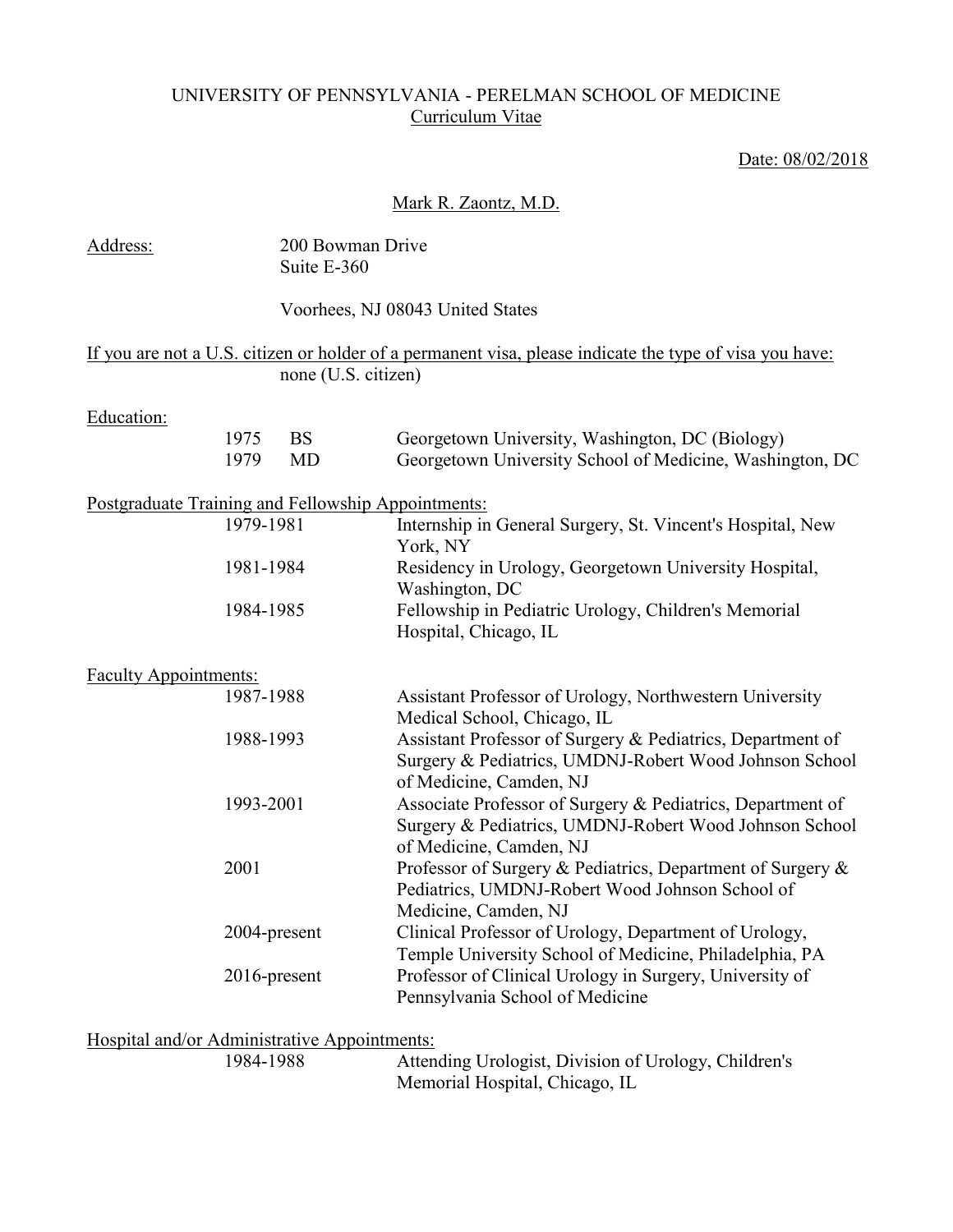|                                 | 1988-2001    | Head, Section of Pediatric Urology, Department of Surgery,<br>Cooper Hospital/ University Medical Center, Camden, NJ      |
|---------------------------------|--------------|---------------------------------------------------------------------------------------------------------------------------|
|                                 | 1989-2003    | Consulting Staff, St. Christopher's Hospital for Children,<br>Philadelphia, PA                                            |
|                                 | 1990-present | Active Staff Physician, Virtua-West Jersey Hospital,<br>Voorhees, NJ                                                      |
|                                 | 1990-2011    | Consulting Staff, Our Lady of Lourdes Medical Center,<br>Camden, NJ                                                       |
|                                 | 1991-1997    | Consultant, Department of Surgery, Underwood Memorial<br>Hospital, Woodbury, NJ                                           |
|                                 | 1997-2007    | Active Staff Physician, Temple University Children's Medical<br>Center, Philadelphia, PA                                  |
|                                 | 2002-present | Director, Temple Resident Program at Virtua, Virtua-West<br>Jersey Hospital, Voorhees, NJ                                 |
|                                 | 2002-present | Director, Pediatric Surgical Subspecialties at Virtua, Virtua-<br>West Jersey Hospital, Voorhees, NJ                      |
|                                 | 2003-present | Head, Section of Pediatric Urology, Virtua Health System,<br>Voorhees, NJ                                                 |
|                                 | 2008-present | Active Staff Physician, St. Christopher's Hospital for Children,<br>Philadelphia, PA                                      |
|                                 | 2011-present | Chair, Executive Board, Healing the Children, Greater<br>Philadelphia                                                     |
|                                 | 2014-2018    | Attending Pediatric Urologist, Abington Memorial Hospital,<br>Abington, PA                                                |
|                                 | 2018-present | Consulting Pediatric Urologist, Abington Jefferson Health                                                                 |
| Other Appointments:             |              |                                                                                                                           |
|                                 | 1980-present | Undergraduate Interview Committee, Georgetown Alumni<br>Association                                                       |
|                                 | 1989-present | Surgical Participant/ Trip Chief, Healing the Children Medical<br>Missions to Dominican Republic, Ecuador and El Salvador |
|                                 | 1992-present | Vice Chair, Medical Alumni Giving Fund, Georgetown<br>Alumni Association                                                  |
|                                 | 1993-1996    | Men's Club Board Member, Temple Beth Shalom, Cherry<br>Hill, NJ                                                           |
| <b>Specialty Certification:</b> |              |                                                                                                                           |
|                                 | 1986         | American Board of Urology                                                                                                 |
|                                 | 2009         | Pediatric Urology Board                                                                                                   |
|                                 | 2016         | Recertification Pediatric Urology Board                                                                                   |
| Licensure:                      |              |                                                                                                                           |
|                                 | 1988-present | New Jersey                                                                                                                |
|                                 | 1988-present | New Jersey CDS certificate                                                                                                |
|                                 | 1988-present | Pennsylvania                                                                                                              |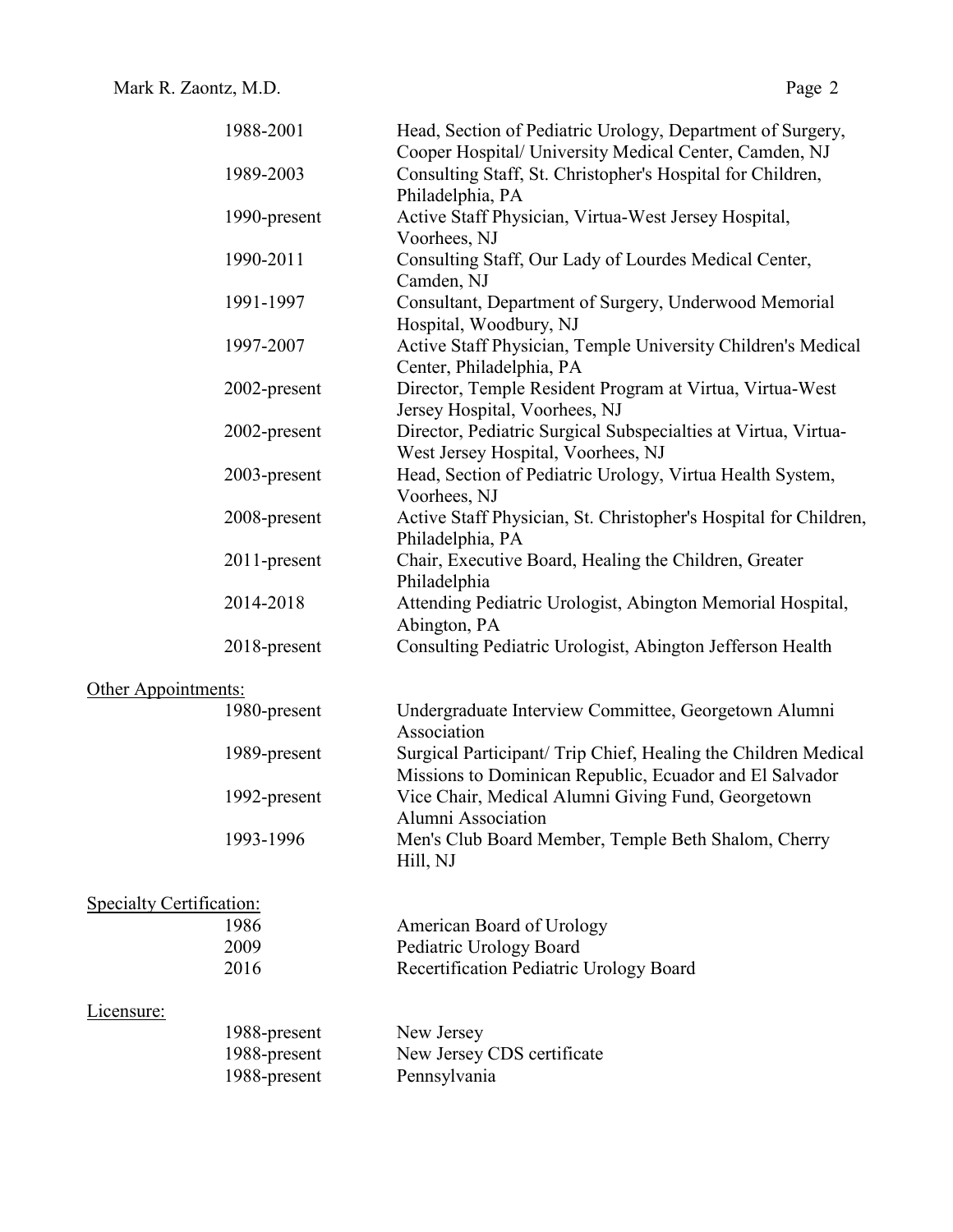| Awards, Honors and Membership in Honorary Societies: |  |  |  |  |  |
|------------------------------------------------------|--|--|--|--|--|
|                                                      |  |  |  |  |  |

| 1975         | Dean's List, Georgetown University                           |
|--------------|--------------------------------------------------------------|
| 1975-present | Phi Delta Epsilon Medical Fraternity                         |
| 1975         | Second Honors, Georgetown University                         |
| 1983         | Second Prize for Clinical Research Essay Presentation, 41st  |
|              | Annual Meeting, Mid-Atlantic Section of the American         |
|              | <b>Urological Association</b>                                |
| 1983         | Second Prize for Essay Presentation, 16th Annual Washington  |
|              | <b>Urologic Society Resident Competition</b>                 |
| 1983         | Second Prize for Case Presentation, 16th Annual Washington   |
|              | Urologic Society Resident Competition                        |
| 1987         | Irving J. Shapiro Award (Pyelogram Conference Award), First  |
|              | Prize, Chicago Urological Society Meeting                    |
| 1997         | Outstanding Poster, Pediatric Urology Poster Session, Annual |
|              | Meeting of the American Urological Association, New          |
|              | Orleans, LA ("Multicenter Experience with Mitchell           |
|              | Epispadias Technique")                                       |
| 1999         | Best Doctor, Pediatric Urology, Philadelphia Magazine        |
| 1999-present | Top Rate Physician in America, Guide to Top Doctors          |
| 1999         | Top Docs for Kids, Philadelphia Magazine                     |
| 1999         | Best Doctor, Pediatric Urology, New Jersey Monthly           |
| 1999         | Annual Sergi Award, Healing the Children                     |
| 2000-present | Life Member, National Registry of Who's Who                  |
| 2000-present | Honored Member, Strathmore's Who's Who                       |
| 2000-present | Honored Member, Marquis Who's Who in America                 |
| 2001-present | <b>Best Doctors in America</b>                               |
| 2001         | Top Docs for Kids, Philadelphia Magazine                     |
| 2003         | Superstar Award for Physician Excellence, Virtua Health      |
| 2004-present | America's Top Physicians, Consumers' Research Council of     |
|              | America                                                      |
| 2005-2014    | Best Doctor in South Jersey for Pediatric Urology, South     |
|              | Jersey Magazine                                              |
| 2006         | Top Docs for Kids, Philadelphia Magazine                     |
| 2006         | Best Doctor, Pediatric Urology, New Jersey Monthly           |
| 2006         | Best Doctors in New Jersey, Pediatric Urology, New Jersey    |
|              | Monthly                                                      |
| 2006-present | Who's Who in Medicine & Health Care, Marquis Who's Who       |
| 2007-2008    | Patients' Choice Award                                       |
| 2007-present | Best Doctors in America                                      |
| 2008-2010    | Best Doctor, Pediatric Urology, New Jersey Monthly           |
| 2008-2015    | Top Docs for Kids, Philadelphia Magazine                     |
| 2010         | Best Doctors in New Jersey, Pediatric Urology, New Jersey    |
|              | Monthly                                                      |
| 2011         | Virtua President's Award for Outstanding Contributions to    |
|              | Clinical Quality & Safety                                    |
| 2012-2013    | Best Doctor, Pediatric Urology, New Jersey Monthly           |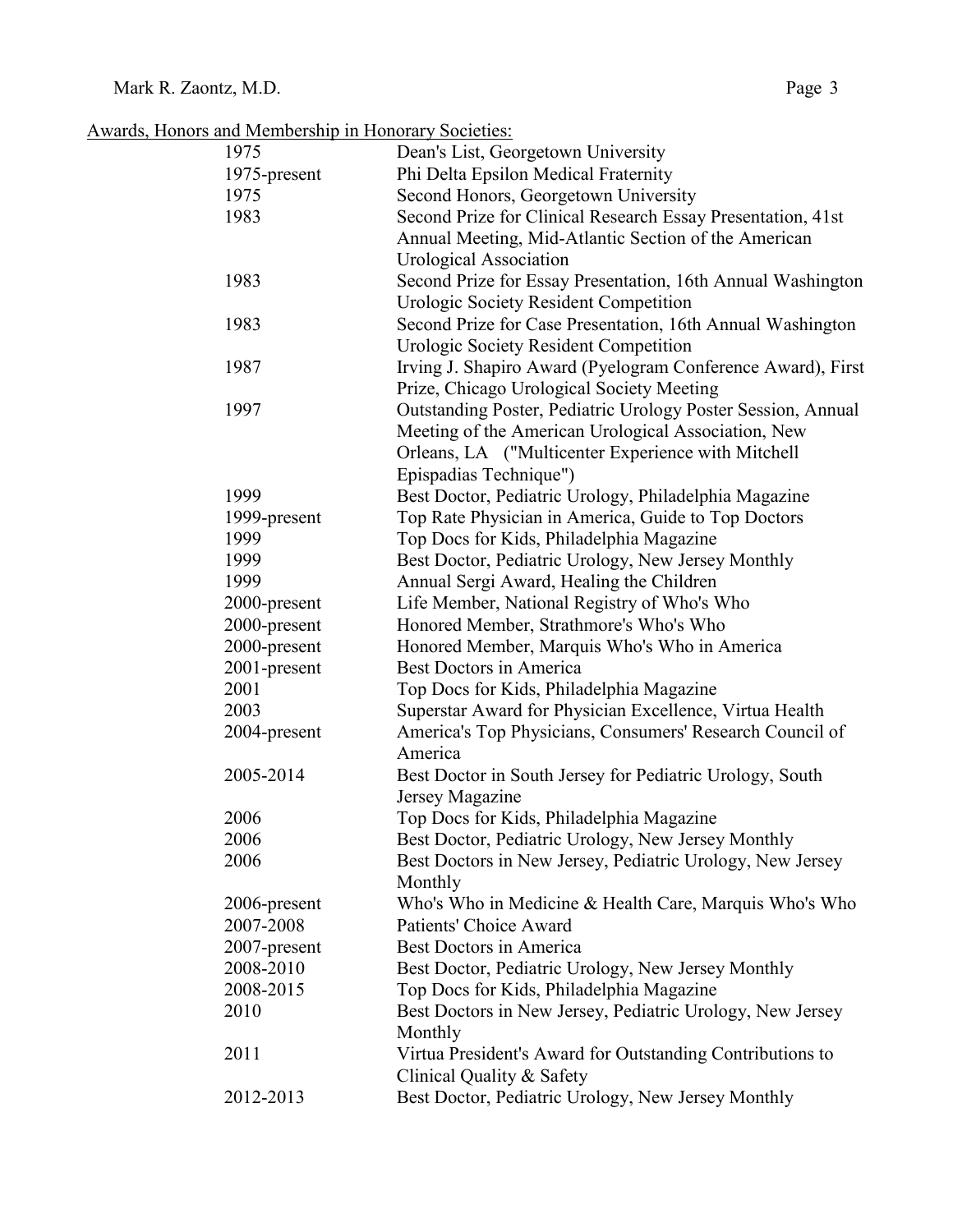|                           | 2012                                   | Patients' Choice Award                                                                  |
|---------------------------|----------------------------------------|-----------------------------------------------------------------------------------------|
|                           | 2012                                   | Best Doctors in New Jersey, Pediatric Urology, New Jersey                               |
|                           |                                        | Monthly                                                                                 |
|                           | 2013                                   | Top Doctors, US News & World Report                                                     |
|                           | 2017-2018                              | <b>Best Doctors in America</b>                                                          |
|                           | 2017                                   | Jersey Choice Top Doctor. Pediatric Urology, New Jersey                                 |
|                           |                                        | Monthly Annual Survey of New Jersey Doctors                                             |
|                           | 2017                                   | <b>Castle Connolly Top Doctors</b>                                                      |
|                           | 2018                                   | Top Doctors, Pediatric Urology, Philadelphia Magazine                                   |
|                           | 2018                                   | Jersey Choice Top Doctor, New Jersey Monthly                                            |
|                           |                                        | Memberships in Professional and Scientific Societies and Other Professional Activities: |
| International:            |                                        |                                                                                         |
| 1997-present              |                                        | European Society for Pediatric Urology (Foreign Corresponding Member)                   |
| 2018-Present              |                                        | Hypospadias International Society (President-Elect)                                     |
|                           |                                        |                                                                                         |
| National:<br>1985-present | <b>Endourological Society</b>          |                                                                                         |
|                           |                                        |                                                                                         |
| 1987-present              |                                        | American Institute of Ultrasound in Medicine                                            |
| 1987-present              |                                        | American Urological Association (Nominating Committee Alternate, 2002-2004              |
|                           |                                        | Nominating Committee, Mid-Atlantic Rep., 2005-2010)                                     |
| 1987-present              |                                        | Urological Society for Transplantation & Vascular Surgery                               |
| 1988-present              | American Academy of Pediatrics (Fellow |                                                                                         |
|                           | In-Service Examination Committee, 1996 |                                                                                         |
|                           | Credentialing Committee, 1998-present  |                                                                                         |
|                           | Executive Committee, 1999-2002         |                                                                                         |
|                           |                                        | Membership Committee, Chair, 2002-2005                                                  |
|                           | President, Urology Section, 2008-2009) |                                                                                         |
| 1988-present              |                                        | American Association of Pediatric Urologists (Charter Member                            |
|                           | Historian, 1991-present                |                                                                                         |
|                           | Group Direction Committee, 1991        |                                                                                         |
|                           | Credentialing Committee, 1991          |                                                                                         |
|                           | President, 1995-1996)                  |                                                                                         |
| 1988-present              | American College of Surgeons (Fellow)  |                                                                                         |
| 1988-present              |                                        | Society of Fetal Urology (Charter Member)                                               |
| 1988-present              |                                        | Society of Pediatric Urology (Fellow, 1999-present)                                     |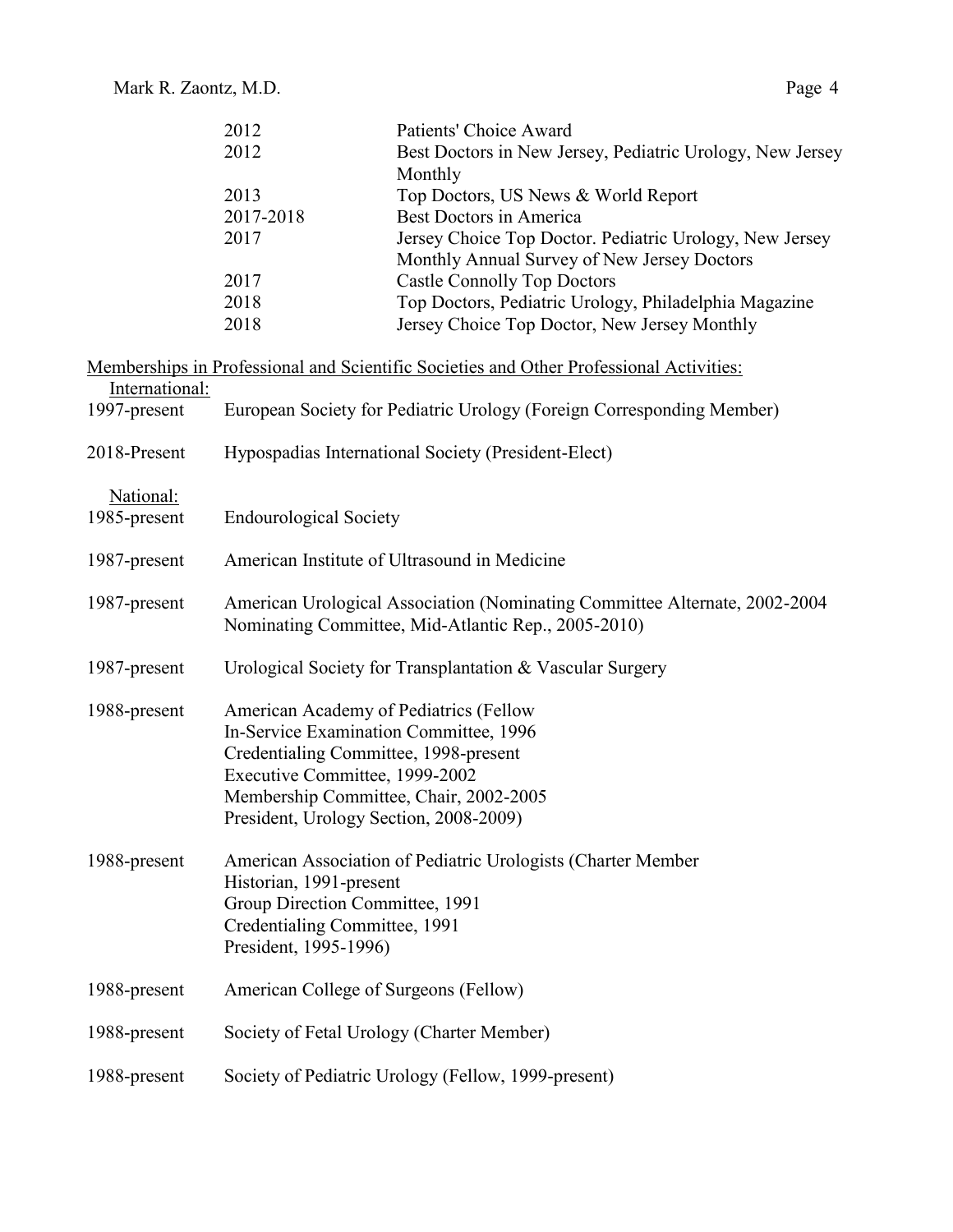| 1992-present                | Society of Genitourinary Reconstructive Surgeons                                                                                                                                   |                                                                                                                                                                                                                                                                                                                                              |  |  |  |
|-----------------------------|------------------------------------------------------------------------------------------------------------------------------------------------------------------------------------|----------------------------------------------------------------------------------------------------------------------------------------------------------------------------------------------------------------------------------------------------------------------------------------------------------------------------------------------|--|--|--|
| 1993-present                | American Association of Clinical Urologists                                                                                                                                        |                                                                                                                                                                                                                                                                                                                                              |  |  |  |
| 1998-present                | Societe Internationale d'Urologie, United States Section                                                                                                                           |                                                                                                                                                                                                                                                                                                                                              |  |  |  |
| 2015-Present                |                                                                                                                                                                                    | Society of Pediatric Urology- Hypospadias Task Force (Chairman)                                                                                                                                                                                                                                                                              |  |  |  |
| Local:<br>1988-present      | Arrangements Committee, 1991<br>Executive Committee, 1991-1994<br>Nominating Committee, 1995-1996<br>President-Elect, 1997-1998<br>President, 1998-1999<br>Program Committee, 1999 | American Urological Association, Mid-Atlantic Section (Program Committee, 1990<br>Socioeconomics Committee, 1994-present<br>Membership Committee, 1996-1998 (Chair, 1998)<br>Local Arrangements Committee, 1999<br>Nominating Committee, 1999-2002 (Chair, 2002)<br>Mid-Atlantic Representative to AUA Nominating Committee, 2006-2010)      |  |  |  |
| 1988-present                | Camden County Medical Society (MEDAC/JEMPAC Committees, 1994)                                                                                                                      |                                                                                                                                                                                                                                                                                                                                              |  |  |  |
| 1988-present                | Philadelphia Urological Society                                                                                                                                                    |                                                                                                                                                                                                                                                                                                                                              |  |  |  |
| 1990-present                |                                                                                                                                                                                    | Delaware Valley Society of Transplant Surgeons                                                                                                                                                                                                                                                                                               |  |  |  |
| 1995-present                | Maimonides Society                                                                                                                                                                 |                                                                                                                                                                                                                                                                                                                                              |  |  |  |
| 1995-present                |                                                                                                                                                                                    | Urology Society of New Jersey (MEDAC/JEMPAC Committees, 1994)                                                                                                                                                                                                                                                                                |  |  |  |
| <b>Editorial Positions:</b> | 2003-present<br>2003-2006<br>2003-present                                                                                                                                          | <b>Editorial Consultant, Urology</b><br>Editorial Committee, Pediatric Urology Section, Journal of Urology<br>Editorial Consultant, Journal of Urology                                                                                                                                                                                       |  |  |  |
|                             | Academic and Institutional Committees:                                                                                                                                             |                                                                                                                                                                                                                                                                                                                                              |  |  |  |
|                             | 1990-2001<br>1994-2001<br>1994-2001<br>1999-present<br>1999-2001<br>2001                                                                                                           | Hospital Library Committee, Cooper Hospital/University Medical<br>Center<br>Product Review Standardization Committee, Cooper Health System<br>Pediatric Joint Practice Committee, Cooper Health System<br>Physician Advisory Committee, Mercy Health Plan<br>Medical Advisory Board, Cooper Surgery Center<br>Managed Care Committee (Chair) |  |  |  |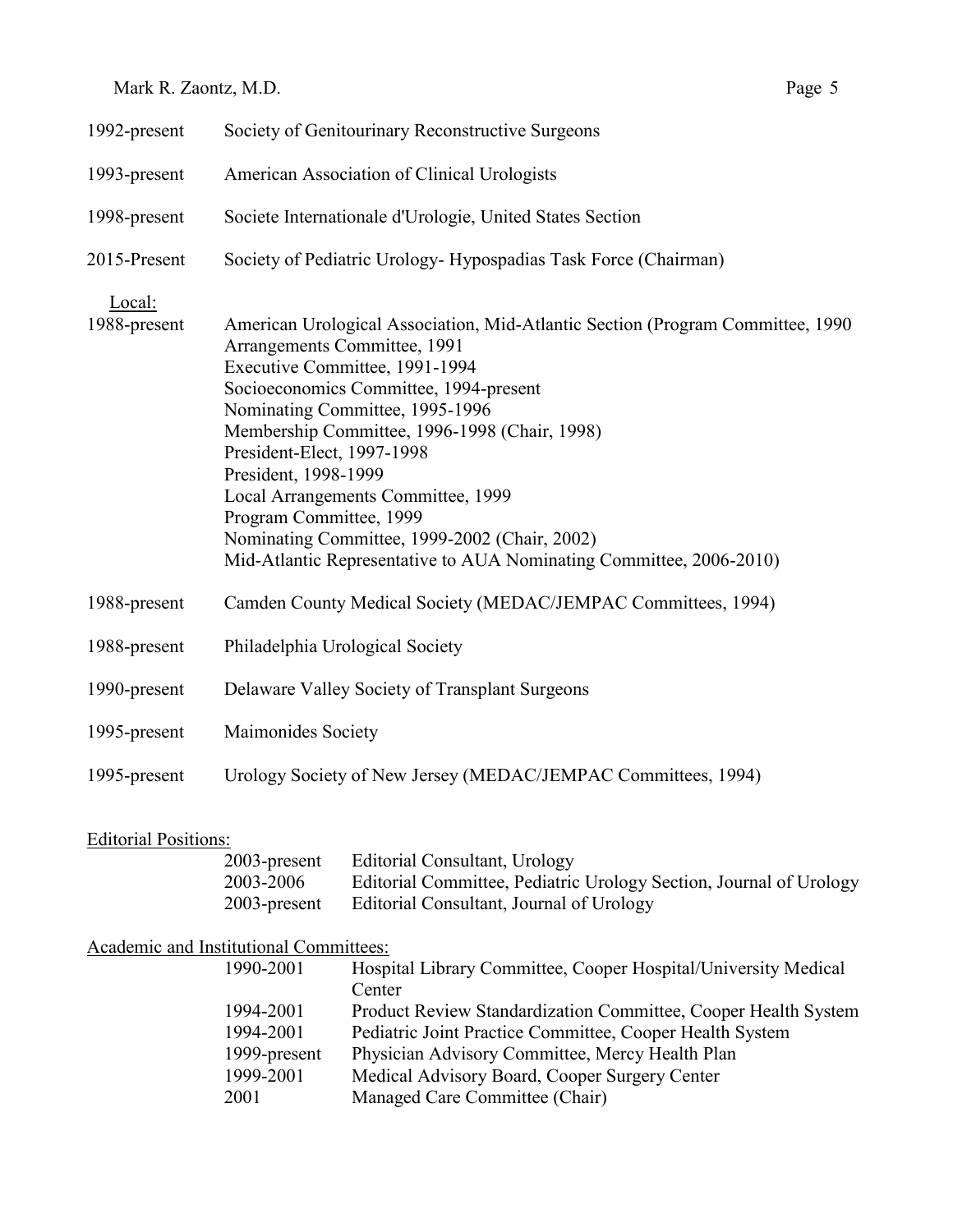| 2001-2010 | Pediatric Strategic Steering Committee, Virtua-DuPont          |
|-----------|----------------------------------------------------------------|
| 2002-2015 | Operating Room Committee, Virtua-West Jersey Hospital          |
| 2003-2015 | Quality Assurance Committee, Health South Surgical Center, Mt. |
|           | Laurel, NJ                                                     |
| 2006-2015 | Management Board, Summit Surgery Center, Voorhees, NJ          |
|           | Chair, 2008-2011                                               |

## Major Academic and Clinical Teaching Responsibilities:

2011-Present Pediatric Urology Update, Cooper Hospital Grand Rounds

## Lectures by Invitation:

| May, 2010 | Postgraduate Hands On Ultrasound Course for Pediatric Urology,    |
|-----------|-------------------------------------------------------------------|
|           | AUA Annual Meeting, San Francisco, CA                             |
| Jan, 2011 | "Lessons Learned from Use of Buccal Mucosa." AAPU Annual          |
|           | Meeting, Beaver Creek, CO                                         |
| May, 2011 | "Distal Hypospadias." Belman Fest, Washington, DC                 |
| Jan, 2012 | "Polyorchidism: A Case Report & Review of the Literature."        |
|           | AAPU Annual Meeting, San Jose, Costa Rica                         |
| Jan, 2012 | "The Modified Sleeve Technique for Second Stage Hypospadias       |
|           | Repair." AAPU Annual Meeting, San Jose, Costa Rica                |
| Oct, 2012 | "Modified Sleeve Technique for Second Stage Hypospadias Repair:   |
|           | Initial Report." Annual Meeting, MidAtlantic AUA, Philadelphia,   |
|           | PA                                                                |
| Oct, 2013 | "Lessons Learned in Hypospadias Surgery." Richard Rink            |
|           | Festschrift, Indianapolis, IN                                     |
| Sep, 2014 | "Trends in Hypospadias Surgery." Mid-Atlantic AUA Annual          |
|           | Meeting, Baltimore, MD                                            |
| May, 2015 | "Dermal Patch Grafts and Second Stage Hypospadias Repair:         |
|           | Lessons Learned." Panel on Hypospadias, AUA Annual Meeting,       |
|           | New Orleans, LA                                                   |
| Oct, 2015 | "Thoughts and concepts for successful treatment of distal         |
|           | hypospadias." Teaching course at combined                         |
|           | ESPU/SPU/AAP/AAPU annual meeting, Prague, Czech Republic          |
| Dec, 2016 | "Paraphimotic band techniques to correct penile concealment"      |
|           | Intern. Pediatric Urology Symposium (IPUS), Tel Aviv, Israel      |
| Jan, 2017 | "Sleeve Technique Distal Hypospadias." Video presentation,        |
|           | American Association of Pediatric Urology Annual Meeting, Los     |
|           | Cabos, Mexico                                                     |
| Apr, 2017 | "Nuances of Hypospadias", Grand Rounds, SUNY Downstate            |
|           | Medical Center, Brooklyn, NY                                      |
| Apr, 2017 | "Management of Penile Abnormalities. Beyond Hypospadias: Penis    |
|           | buried, penile torsion, congenital short urethra and curved penis |
|           | without hypospadias." Decision Making in Complex Situations and   |
|           | Management of Complications in Pediatric Surgery Course,          |
|           | Alemana Departamento Cientifico Docente, Santiago, Chile          |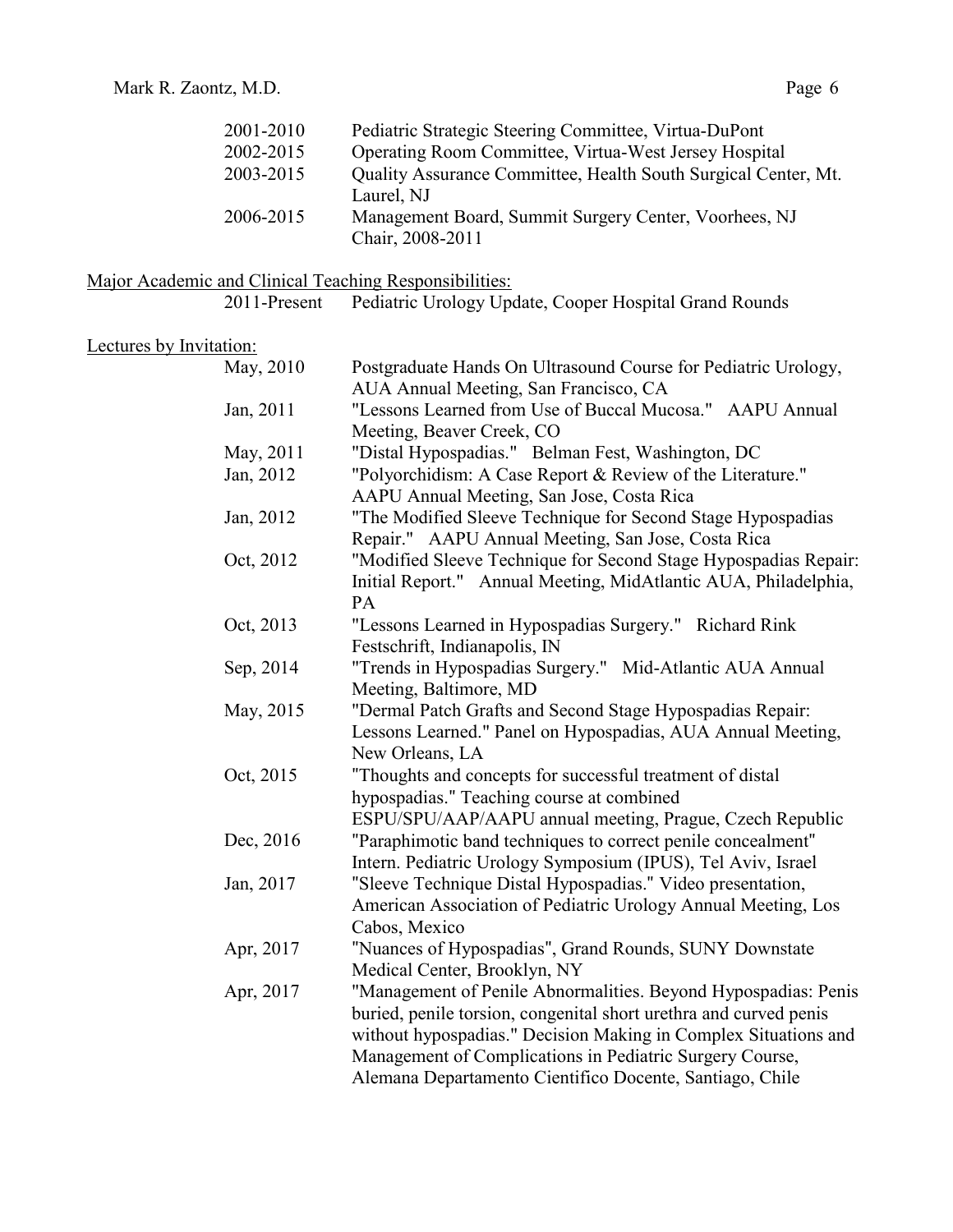| Apr, 2017 | "Complications of Distal Hypospadias. How to Prevent them and     |
|-----------|-------------------------------------------------------------------|
|           | their management." Decision Making in Complex Situations and      |
|           | Management of Complications in Pediatric Surgery Course,          |
|           | Alemana Departamento Cientifico, Santiago, Chile                  |
| Apr, 2017 | "Proximal Hypospadias. How to prevent complications and their     |
|           | Management." 'Crippled' hypospadias. Experience in                |
|           | adults. Decision Making in Complex Situations and Management of   |
|           | Complications in Pediatric Surgery Course, Alemana Departamento   |
|           | Cientifico Docente, Santiago, Chile                               |
| Aug, 2017 | "Hypospadias." Urology Department Naval Medical Center,           |
|           | San Diego, CA                                                     |
| Apr, 2018 | "Reverse Pedicle Flap as a Barrier Layer for Circumcised Patients |
|           | with Megameatus Hypospadias" Abstract presented at the 29th       |
|           | ESPU Congress, Helsinki, Finland.                                 |
| Apr, 2018 | "Thiersch Duplay Urethroplasty Without Meatoplasty" Abstract      |
|           | presented at the 29th ESPU Congress, Helsinki, Finland.           |

# Organizing Roles in Scientific Meetings:

| 1991 | Program Committee, American Academy of Pediatrics Urology<br>Section, Pediatric Urology |
|------|-----------------------------------------------------------------------------------------|
|      | New Orleans, LA                                                                         |
| 2007 | Program Committee, American Academy of Pediatrics Urology                               |
|      | Section, Pediatric Urology                                                              |
|      | San Francisco, CA                                                                       |
| 2011 | Moderator, Clinical Papers Finalists, Section on Pediatric Urology,                     |
|      | American Academy of Pediatrics Annual Meeting                                           |
|      | Boston, MA                                                                              |
| 2011 | Program Committee, American Academy of Pediatrics Urology                               |
|      | Section, Pediatric Urology                                                              |
|      | Boston, MA                                                                              |
| 2012 | Moderator, Hypospadias/Penis II Session, Section on Pediatric                           |
|      | Urology, American Academy of Pediatrics Annual Meeting                                  |
|      | New Orleans, LA                                                                         |
| 2015 | Video Committee, Combined European Society for Pediatric                                |
|      | <b>Urology Fall Congress</b>                                                            |
|      | Prague, Czech Republic                                                                  |
| 2016 | Faculty, International Pediatric Urology Symposium (IPUS)                               |
|      | Tel Aviv, Israel                                                                        |
| 2017 | Moderator, Hyposapdias, Combined Pediatric Urology Fall                                 |
|      | Congress, SPU                                                                           |
|      | Montreal, Canada                                                                        |
| 2017 | Abstract Committee, Combined Pediatric Urology Fall Congress,                           |
|      | ICCS, SFU, SIUP, ESPU, AAPU                                                             |
|      | Montreal, Canada                                                                        |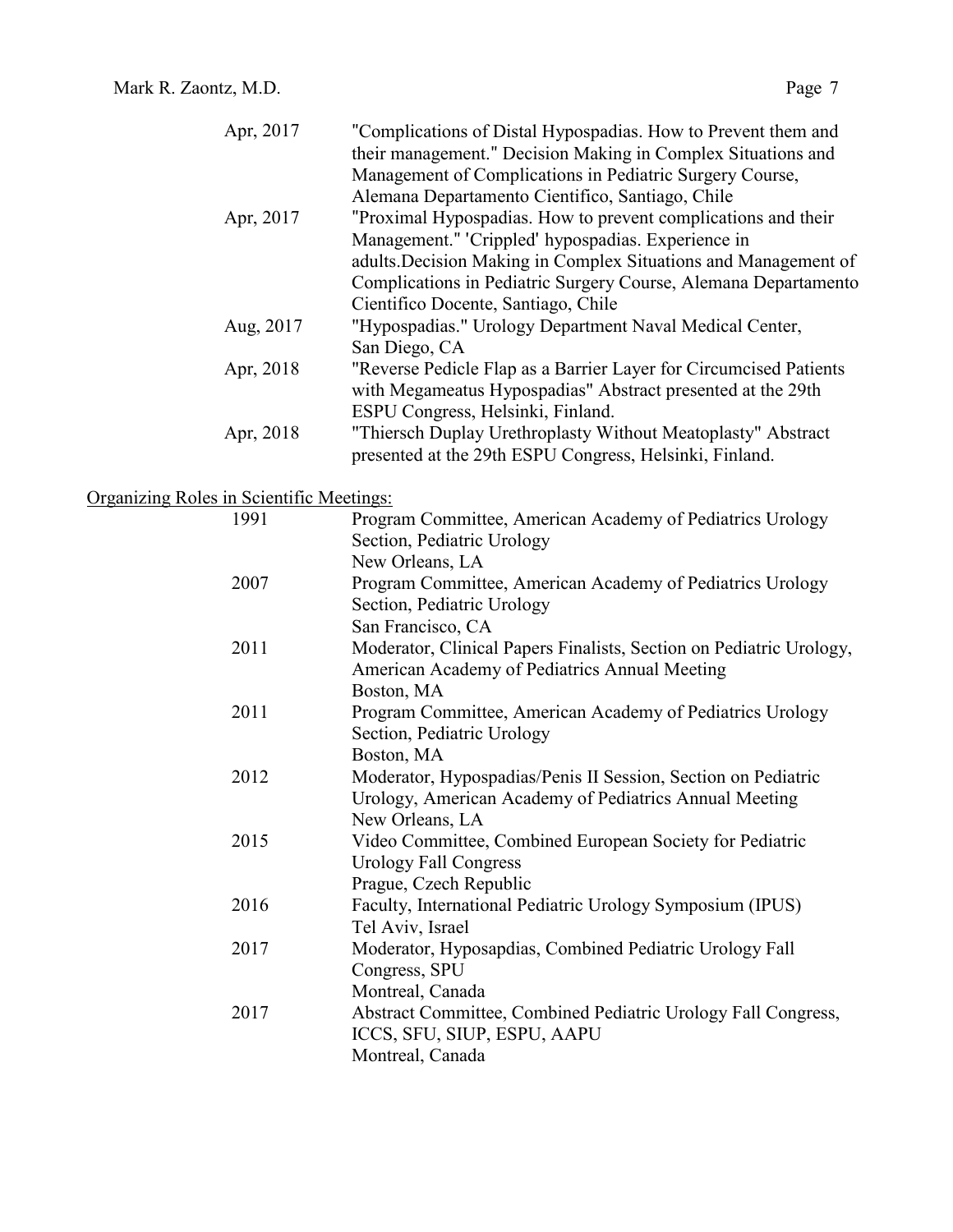| Moderator, Session I: Hypospadias Panel - Proximal Repair AUA |
|---------------------------------------------------------------|
| Society for Pediatric Urology (SPU) Annual Meeting Boston, MA |
| Boston, MA                                                    |
| Moderator, Decision Making in Complex Situations and          |
| Management of Complications in Pediatric Surgery Course,      |
| Alemana Departamento Científico Docente                       |
| Santiago, Chile                                               |
|                                                               |

#### Bibliography:

Research Publications, peer reviewed (print or other media):

- 1. Zaontz MR, Banfield WL, Pahira JJ: Use of coagulum for displaced ureteral calculi. Journal of Urology 130(3): 548-549, Sep. 1983.
- 2. Zaontz MR, Gibbons MD.: An antegrade technique for ablation of posterior urethral valves. Journal of Urology 132(5): 982-984, Nov. 1984.
- 3. Zaontz MR, Pahira JJ, Wolfman M, Gargurevich AJ, Zeman RK.: Acute focal bacterial nephritis: A systematic approach to diagnosis and treatment. Journal of Urology 133(5): 752-757, May 1985.
- 4. Mangano FA, Zaontz M, Pahira JJ, Clark LR, Jaffe MH, Choyke PL, Zeman RK.: Computed tomography of acute renal failure secondary to rhabdomyolysis. Journal of Computer Assisted Tomography 9(4): 777-779, Jul. 1985.
- 5. Zaontz MR, Firlit CF.: Percutaneous antegrade ablation of posterior urethral valves in premature or underweight term neonates: An alternative to primary vesicostomy. Journal of Urology 134(1): 139-141, Jul. 1985.
- 6. Zaontz MR, Maizels M.: Type I ureteral triplication: An extension of the Weigert-Meyer law. Journal of Urology 134(5): 949-950, Nov. 1985.
- 7. Maizels M, Zaontz M, Donovan J, Bushnick PN, Firlit CF: Surgical correction of the buried penis: Description of a classification system and a technique to correct the disorder. Journal of Urology 136(1 Pt 2): 268-271, Jul. 1986.
- 8. Zaontz MR, Firlit CF.: Percutaneous antegrade ablation of posterior urethral valves in infants with small caliber urethras: an alternative to urinary diversion. Journal of Urology 136(1 Pt 2): 247-248, Jul. 1986.
- 9. Zaontz MR, Kass EJ: Ectopic ureter opening into seminal vesicle cyst associated with ipsilateral renal agenesis. Urology 29(5): 523-525, May 1987.
- 10. Zaontz MR, Kaplan WE, Firlit CF: Angulated (135 degrees) reimplantation scissors for antireflux surgery in children. Urology 29(6): 656, Jun. 1987.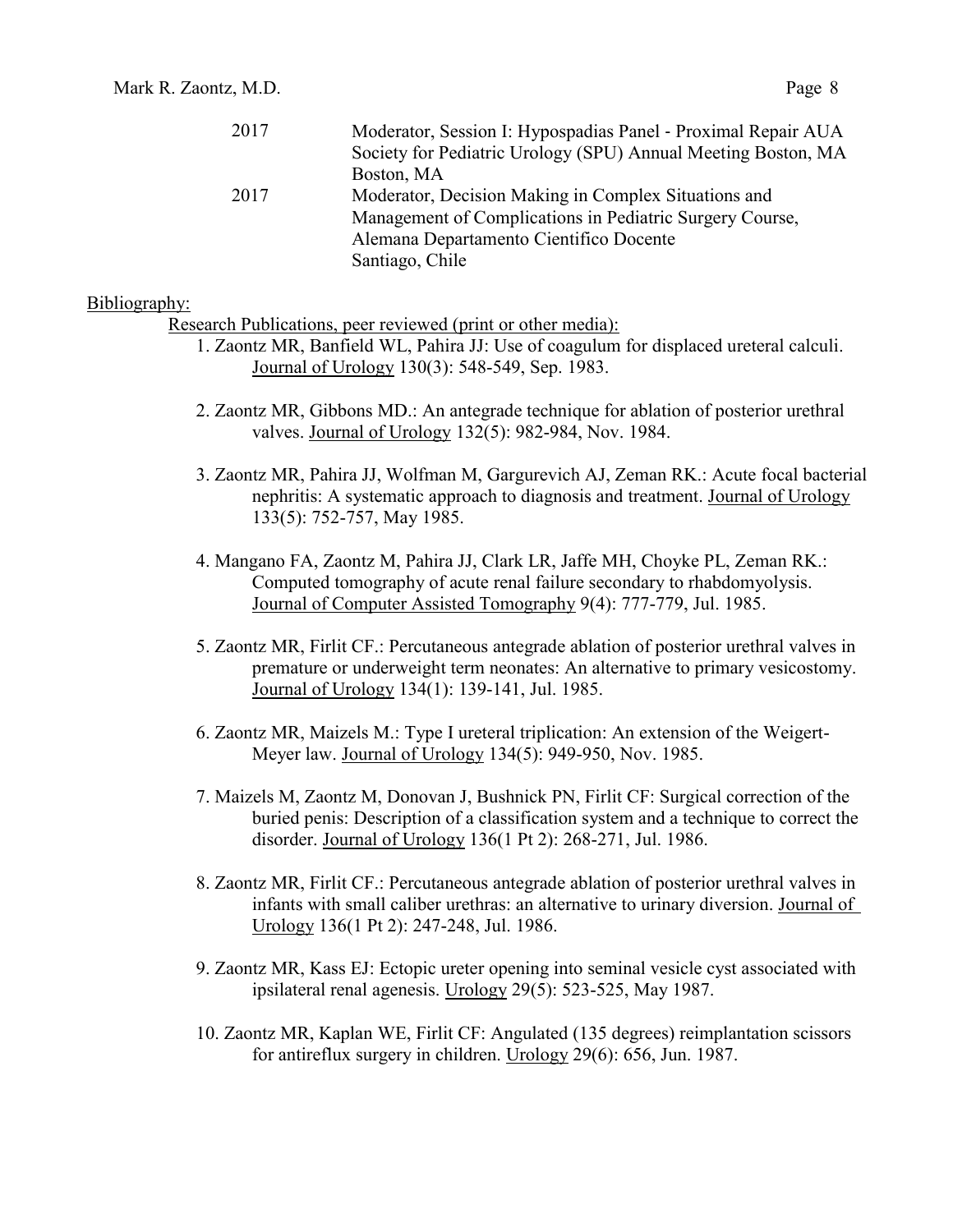- 11. Zaontz MR, Cohn RA, Moel DI, Majkowski N, Firlit CF.: Continuous ambulatory peritoneal dialysis: The pediatric experience. Journal of Urology 138(2): 353-356, Aug. 1987.
- 12. Maizels M, Zaontz MR, Houlihan DL, Firlit CF: In-office ultrasonography to image the kidneys and bladder of children. Journal of Urology 138(4 Pt 2): 1031-1035, Oct. 1987.
- 13. Zaontz MR, Firlit CF.: Use of venography as an aid in varicocelectomy. Journal of Urology 138(4 Pt 2): 1041-1042, Oct. 1987.
- 14. Zaontz MR, Maizels M, Sugar EC, Firlit CF.: Detrusorrhaphy: Extravesical ureteral advancement to correct vesicoureteral reflux in children. Journal of Urology 138(4 Pt 2): 947-949, Oct. 1987.
- 15. Zaontz MR.: Peel away pubic access set for percutaneous bladder/urethral procedures in children. Journal of Endourology 1: 261, 1987 Notes: (Epub Mar. 31, 2009).
- 16. Zaontz MR, Firlit CF: Pelvic lymphocele after pediatric renal transplantation: A successful technique for prevention. Journal of Urology 139(3): 557-559, Mar. 1988.
- 17. Dalton DP, Zaontz MR.: Giant hydronephrosis in ectopic kidney in a child. Urology 32(4): 323-326, Oct. 1988.
- 18. Ritchie EL, Gonzalez-Crussi F, Zaontz MR.: Fibrous hamartoma of infancy masquerading as a rhabdomyosarcoma of the spermatic cord. Journal of Urology 140(4): 800-801, Oct. 1988.
- 19. Zaontz MR, Hatch DA, Firlit CF.: Urological complications in pediatric renal transplantation: Management and prevention. Journal of Urology 140(5 Pt 2): 1123-1128, Nov. 1988.
- 20. Bahnson RR, Zaontz MR, Maizels M, Shkolnik AA, Firlit CF.: Ultrasonography and diagnosis of pediatric genitourinary rhabdomyosarcoma. Urology 33(1): 64-68, Jan. 1989.
- 21. Gore MD, Fernbach SK, Donaldson JS, Shkolnik A, Zaontz MR, Kaplan WE: Radiographic evaluation of subureteric injection of teflon to correct vesicoureteral reflux. American Journal of Roentgenology 152(1): 115-119, Jan. 1989.
- 22. Zaontz MR, Kaplan WE, Maizels M: Surgical correction of anterior urethral diverticula after hypospadias repair in children. Urology 33(1): 40-42, Jan. 1989.
- 23. Zaontz MR.: The GAP (glans approximation procedure) for glanular/coronal hypospadias. Journal of Urology 141(2): 359-361, Feb. 1989.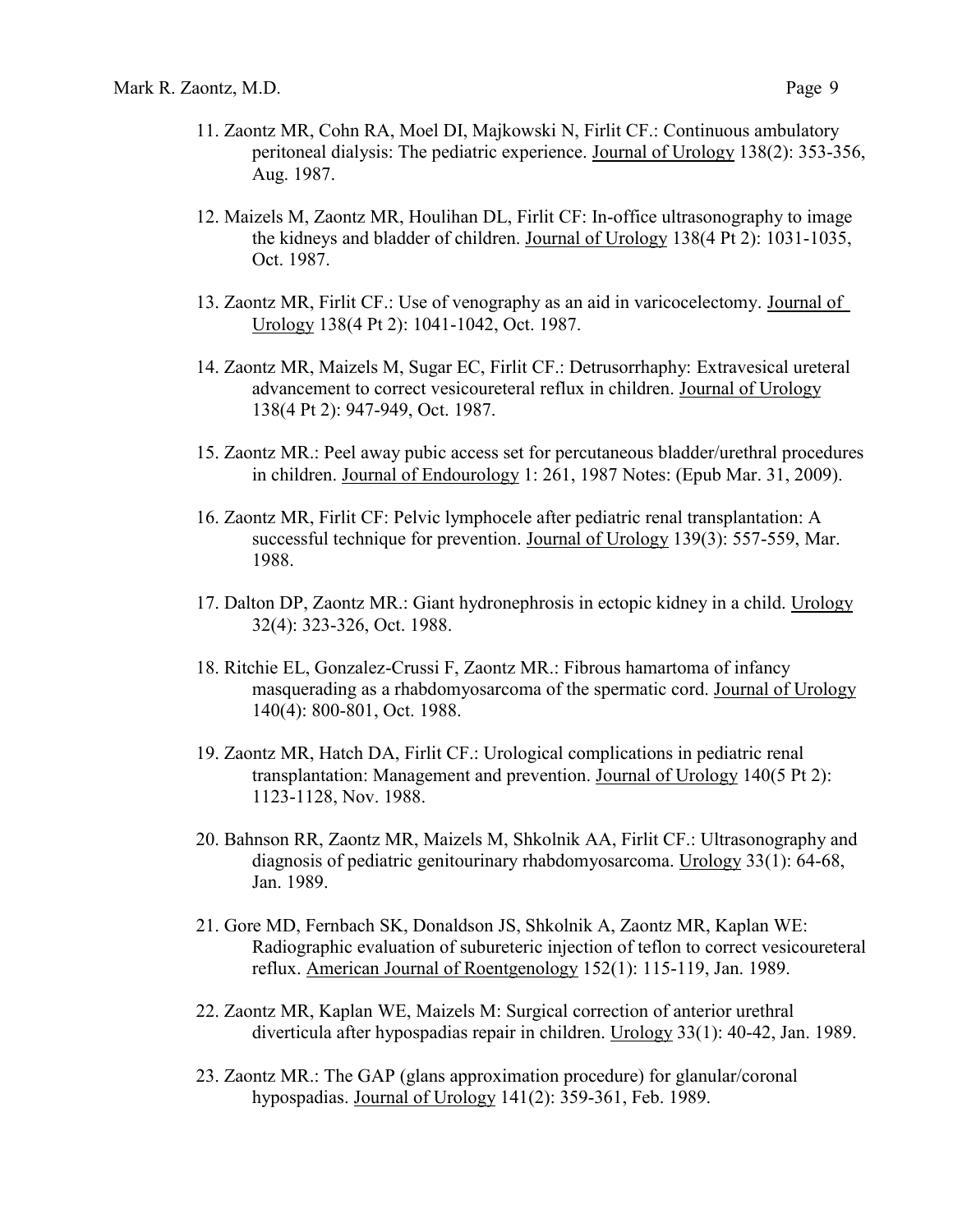- 24. Dalkin B, Zaontz MR: Rhabdomyosarcoma of the penis in children. Journal of Urology 141(4): 908-909, Apr. 1989.
- 25. Gaylis FD, Zaontz MR, Dalton D, Sugar EC, Maizels M.: Silicone foam dressing for penis after reconstructive pediatric surgery. Urology 33(4): 296-299, Apr. 1989.
- 26. Smith FL, Ritchie EL, Maizels M, Zaontz MR, Hsueh W, Kaplan WE, Firlit CF.: Surgery for duplex kidneys with ectopic ureters: Ipsilateral ureteroureterostomy versus polar nephrectomy. Journal of Urology 142(2 Pt 2): 532-534, Aug. 1989.
- 27. Hatch DA, Maizels M, Zaontz MR, Firlit CF.: Hypospadias hidden by a complete prepuce. Surgery Gynecology & Obstetrics 169(3): 233-234, Sep. 1989.
- 28. Zaontz MR, Ritchie EL, Maizels M, Firlit CF.: Insertion of testicular prosthesis: Use of vaginal speculum. Urology 35(2): 130-132, Feb. 1990.
- 29. Maizels M, Zaontz MR, Firlit CF: Role of in-office ultrasonography in screening infants and children for urinary obstruction. Urologic Clinics of North America 17(2): 429-435, May 1990.
- 30. Zaontz MR, Kaplan WE, Ritchie EL.: Use of distal Thiersch-Duplay urethroplasty for proximal hypospadias repairs in conjunction with short island pedicle flap. Urology 36(5): 420-423, Nov. 1990.
- 31. Fernbach SK, Feinstein KA, Zaontz MR.: Urinoma formation in posterior urethral valves: Relationship to later renal function. Pediatric Radiology 20(7): 543-545, 1990.
- 32. Flom LS, Reisman EM, Donovan JM, Zaontz MR, Stein J, Firlit CF, Cohn RA.: Favorable experience with pre-emptive renal transplantation in children. Pediatric Nephrology 6(3): 258-261, May 1992.
- 33. Hirsch K, Zaontz M, Marchildon M, Blumstein L, McCoy JP, Donaldson MH.: Immunophenotyping of pediatric bone marrow: Preliminary report of normal reference ranges. Annals of the New York Academy of Sciences 677: 410-412, Mar. 1993.
- 34. Ritchie E, Reisman EM, Zaontz MR, Hatch DA, Wacksman J, Maizels M.: Use of kidney internal splint/stent (KISS) catheter in urinary diversion after pyeloplasty. Urology 42(1): 55-58, Jul. 1993.
- 35. Hatch DA, Belitsky P, Barry JM, Novick AC, Taylor RJ, Jordan ML, Sagalowsky AI, Zaontz MR.: Fate of renal allografts transplanted in patients with urinary diversion. Transplantation 56(4): 838-842, Oct. 1993.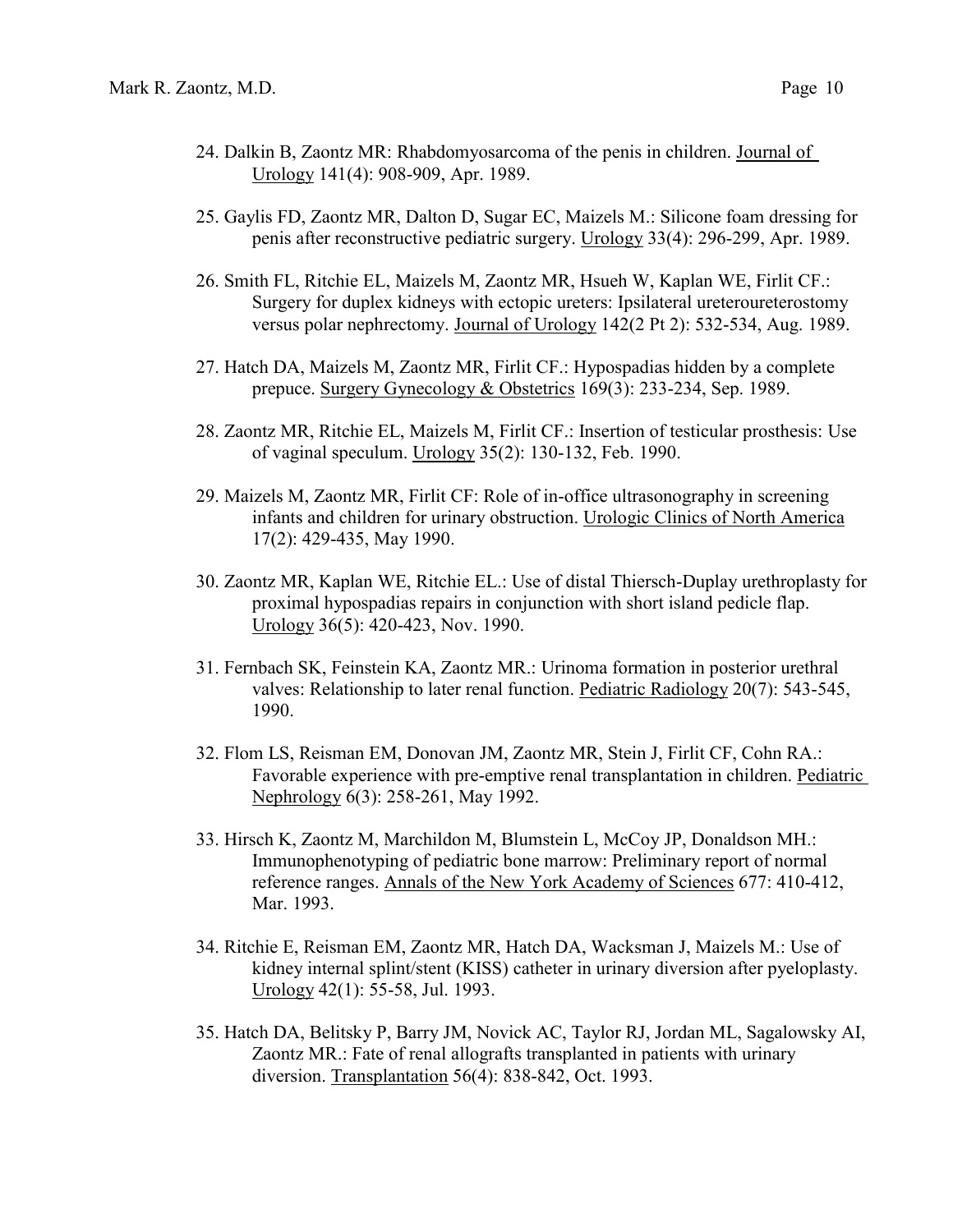- 36. Rushton HG, Belman AB, Zaontz M, Skoog SJ, Sihelnik S.: Response to desmopressin as a function of urine osmolality in the treatment of monosymptomatic nocturnal enuresis: A double-blind prospective study. Journal of Urology 154(2 Pt 2): 749-753, Aug. 1995.
- 37. Rushton HG, Belman AB, Skoog S, Zaontz MR, Sihelnik S.: Predictors of response to desmopressin in children and adolescents with monosymptomatic nocturnal enuresis. Scandinavian Journal of Urology and Nephrology. Supplementum. 173: 109-111, 1995.
- 38. Steckler RE, Zaontz MR, Skoog SJ, Rushton HG: Cryptorchidism, pediatricians, and family practitioners: patterns of practice and referral. Journal of Pediatrics 127(6): 948-951, Dec. 1995.
- 39. Rushton HG, Belman AB, Zaontz MR, Skoog SJ, Sihelnik S.: The influence of small functional bladder capacity and other predictors on the response to desmopressin in the management of monosymptomatic nocturnal enuresis. Journal of Urology 156(2 Pt 2): 651-655, Aug. 1996.
- 40. Hewitt CW, Strande L, Santos M, Goodman M, Tarnoff M, Zaontz MR, DelRossi AJ, Doolin EJ.: Rat renal allograft tolerance is associated with local TGF-beta and absence of IL-2r expression within chimeric immunocytic foci. Transplantation Proceedings 29(4): 2183-2184, Jun. 1997.
- 41. Steckler RE, Zaontz MR: Stent-free Thiersch-Duplay hypospadias repair with the Snodgrass modification. Journal of Urology 158(3 Pt 2): 1178-1180, Sep. 1997.
- 42. Glazier DB, Zaontz MR.: Epidermolysis bullosa: A review of the associated urological complications. Journal of Urology 159(6): 2122-2125, Jun. 1998.
- 43. Zaontz MR, Steckler RE, Shortliffe LM, Kogan BA, Baskin L, Tekgul S: Multicenter experience with the Mitchell technique for epispadias repair. Journal of Urology 160(1): 172-176, Jul. 1998.
- 44. Burno DK, Glazier DB, Zaontz MR.: Lessons learned about contralateral reflux after unilateral extravesical ureteral advancement in children. Journal of Urology 160(3 Pt 2): 995-997, Sep. 1998.
- 45. Han K, Mata J, Zaontz MR.: Meconium masquerading as a scrotal mass. British Journal of Urology 82(5): 765-767, Nov. 1998.
- 46. Dean GE, Ritchie ML, Zaontz MR.: La Vega slit procedure for the treatment of phimosis. Urology 55(3): 419-421, Mar. 2000.
- 47. Kesler SS, Glazier DB, Zaontz MR, Dean GE.: Meconium pearls in the scrotum. Journal of Urology 164(4): 1350-1351, Oct. 2000.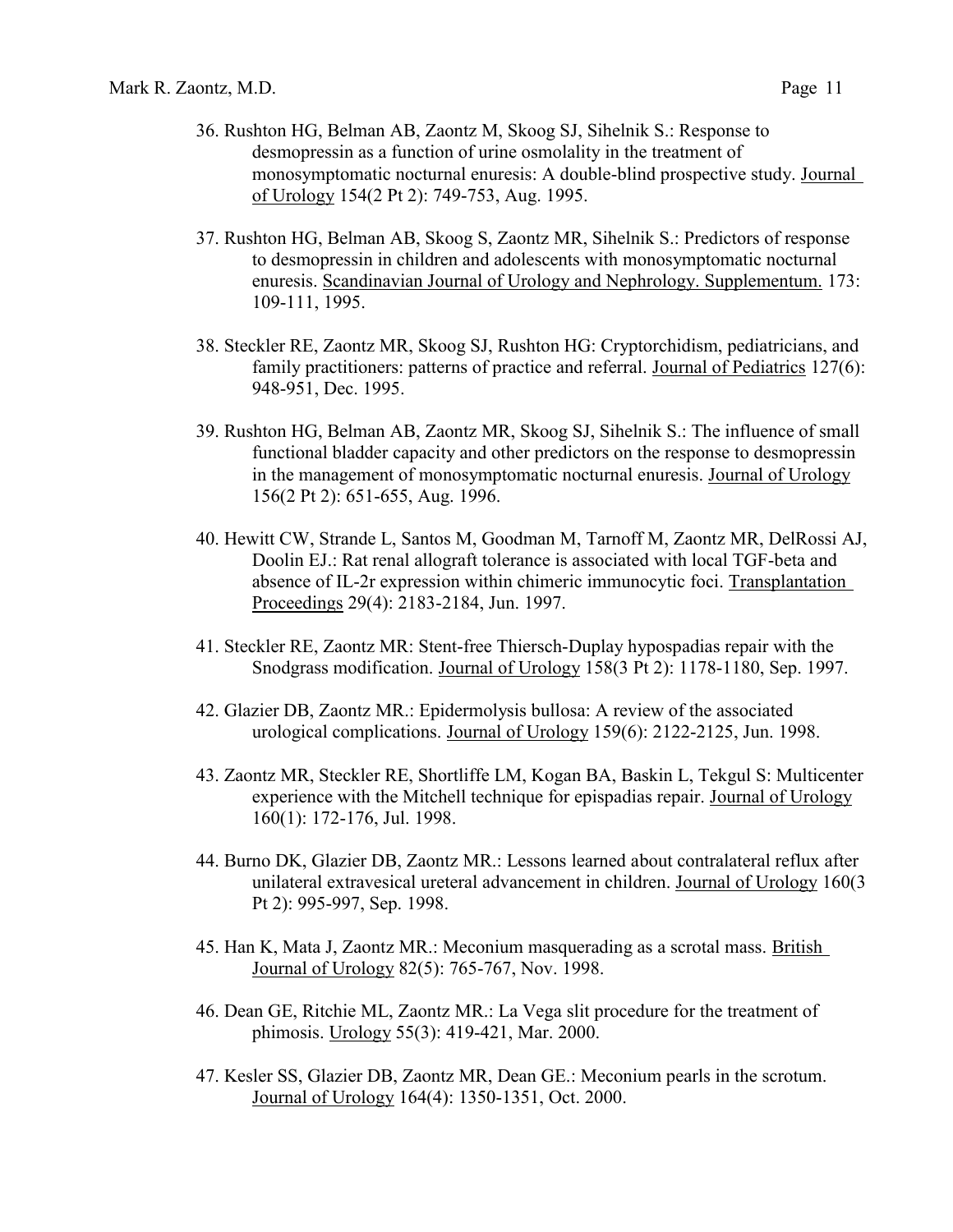- 48. Hatch DA, Koyle MA, Baskin LS, Zaontz MR, Burns MW, Tarry WF, Barry JM, Belitsky P, Taylor For RJ: Kidney transplantation in children with urinary diversion or bladder augmentation. Journal of Urology 165(6 Pt. 2): 2265-2268, Jun. 2001.
- 49. Nguyen MT, Snodgrass WT, Zaontz MR.: Effect of urethral plate characteristics on tubularized incised plate urethroplasty. Journal of Urology 171(3): 1260-1262, Mar. 2004.
- 50. Dean GE, Kirsch AJ, Packer MG, Scherz HC, Zaontz MR.: Antegrade and retrograde endoscopic dextranomer/hyaluronic acid bladder neck bulking for pediatric incontinence. Journal of Urology 178(2): 652-655, Aug. 2007 Notes: (Epub Jun. 15, 2007).
- 51. Lebed B, Packer M, Husmann D, Zaontz M: Results and complications of adolescent varicocele repair with intraoperative sodium morrhuate sclerotherapy. Journal of Urology 180(4 Suppl): 1837-1841, Oct. 2008 Notes: (Epub Aug. 21, 2008).
- 52. Bernal RM, Zaontz MR: Belt and suspenders: Division of the cremaster during orchiopexy is safe and effective. Journal of Urology 181(4): 118, April 2009.
- 53. Zaontz MR, Dean GE.: Dermal patch graft correction of severe chordee secondary to penile corporal body disproportion without urethral division in boys without hypospadias. Journal of Pediatric Urology 12(4): 204, Aug. 2016 Notes: (Epub Jul. 30, 2016).
- 54. Chu DI, Gupta K, Kawal T, Van Batavia JP, Bowen DK, Zaontz MR, Kolon TF, Weiss DA, Zderic SA, Canning DA: Tunica vaginalis flap for salvaging testicular torsion: A matched cohort analysis. Journal of Pediatric Urology Feb. 2018.

Research Publications, peer-reviewed reviews:

- 1. Zaontz MR, Maizels M: Office urologic ultrasound in pediatric patients. Urologic Clinics of North America 15(4): 589-599, Nov. 1988.
- 2. Zaontz MR, Steckler RE: Pediatric urologic ultrasound. Seminars in Urology 12(4): 292-305, Nov. 1994.
- 3. Zaontz MR, Packer MG: Abnormalities of the external genitalia. Pediatric Clinics of North America 44(5): 1267-1297, Oct. 1997.
- 4. Zaontz MR, Dean GE: Glandular hypospadias repair. Urologic Clinics of North America 29(2): 291-298, v-vi, May 2002.
- 5. Shapiro E, Snow B, Zaontz M: Management of vesicoureteral reflux. Reviews in Urology 5(2): 121-125, 2003. PMCID: PMC1473009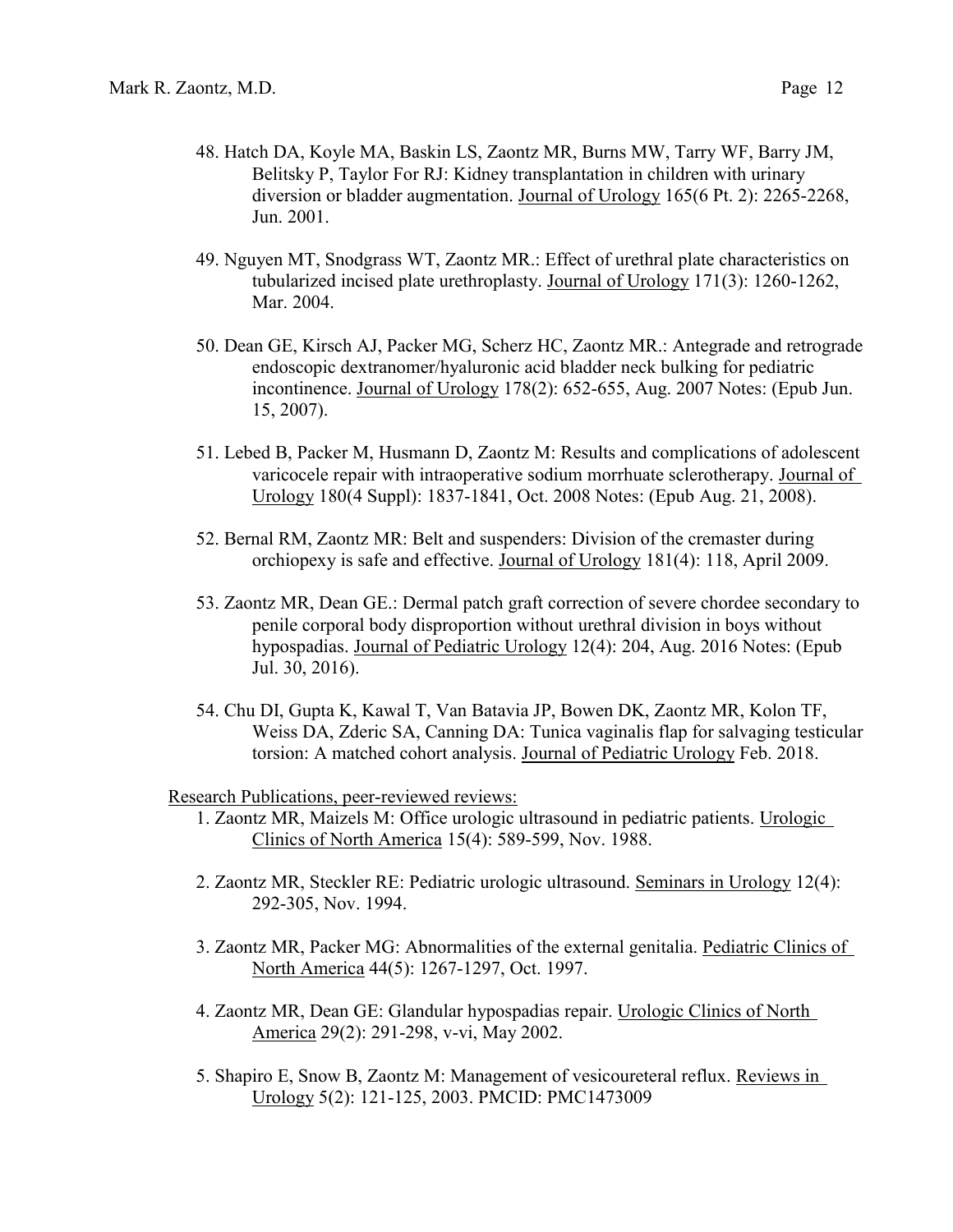#### Research Publications, non-peer reviewed:

- 1. Zaontz MR, Steckler RE: Stentless Snodgrass repair with subcutaneous pedicle flap coverage. Society for Pediatric Urology Newsletter Feb. 1996.
- 2. Zaontz MR, Long, C: Management of distal hypospadias. AUA Update Series 2013.
- 3. Long CJ, Zaontz MR.: Truth in Advertising- Are We Getting More Honest in Reporting Outcomes after Hypospadias Surgery. American Urological Association News 23(6): 23-24, Jun. 2018.

#### Abstracts:

1. Zaontz MR: Re: Urethral mobilization for distal and mid shaft hypospadias with Chordee. Journal of Urology 190(4): 1548-1549, Oct 2013 Notes: (Epub. Jun. 19, 2013).

Editorials, Reviews, Chapters, including participation in committee reports (print or other media):

- 1. Zaontz MR (guest reviewer).: Update on distal hypospadias repair. Current Surgery Page: 539-550, 1992.
- 2. Dean GE, Burno DK, Zaontz MR: Chordee repair utilizing a novel technique ensuring neurovascular bundle preservation. Techniques in Urology 6(1): 5-8, Mar. 2000.
- 3. Zaontz MR.: Re: The pelvic plexus and antireflux surgery: topographical findings and clinical consequences. J. Leissner, E.P. Allhoff, W. Wolff, C. Feja, M. Höckel, P. Black, and R. Hohenfellner. J Urol, 165: 1652-1655, 2001. Journal of Urology 167(1): 260, Jan. 2002.
- 4. Zaontz MR: Re: Abnormal urine flow in boys with distal hypospadias before and after correction. Journal of Urology 176(4): 1736-1737, Oct. 2006.
- 5. Zaontz MR: Re: Long-term cosmetic and sexual outcome of hypospadias surgery: Norm related study in adolescence. Journal of Urology 176(4): 1892-1893, Oct. 2006.
- 6. Zaontz MR: Re: Urethral mobilization and advancement with distal triangular urethral plate flap for distal and select cases of mid shaft hypospadias: Experience with 251 cases. Journal of Urology 180(1): 294, July 2008.
- 7. Zaontz MR: Re: The pediatric penile perception score: An instrument for patient selfassessment and surgeon evaluation after hypospadias repair. Journal of Urology 180(3): 1084, Sep. 2008.